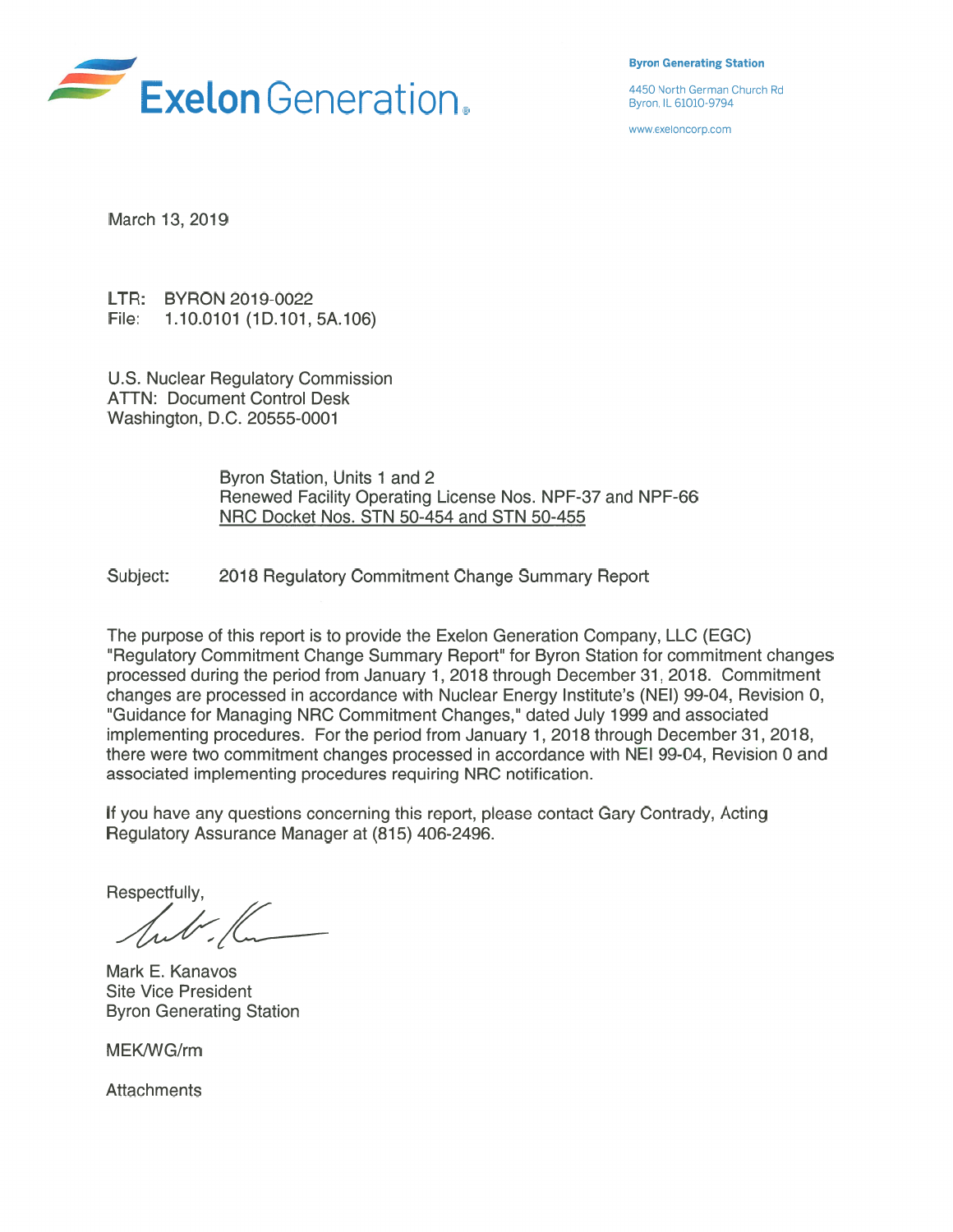# ATTACHMENT A

# BYRON STATION

# REGULATORY COMMITMENT CHANGE SUMMARY REPORT FOR 2018

Commitment Number: 454-251 -88-08500, 454-251 -88-831 00/ <sup>1</sup> 031 4, 10339

### Original Document and Commitment:

Byron Letter dated <sup>1</sup> 1/3/88 in response to NRC Inspection Reports No 454/88016 and 455/88015

Subsection IWP-4160 of Section Xl of the ASME Code states, in part, that provision be made to duplicate the measurement point for those instruments which are position sensitive. On October 3, <sup>1</sup> 988, spray painted markings were placed on each affected pump and a sign-off step was added to each applicable ASME pump surveillance, 41 procedures, requiring verification that vibration reference locations are clearly marked.

### Subject of Change:

Delete the commitment but leave steps in the procedure.

### Justifications for Change:

This does not meet the definition of a Regulatory Commitment due to being a specific corrective action to restore compliance with an Obligation.

### Status:

The commitment was deleted under Commitment Change Number 18-007.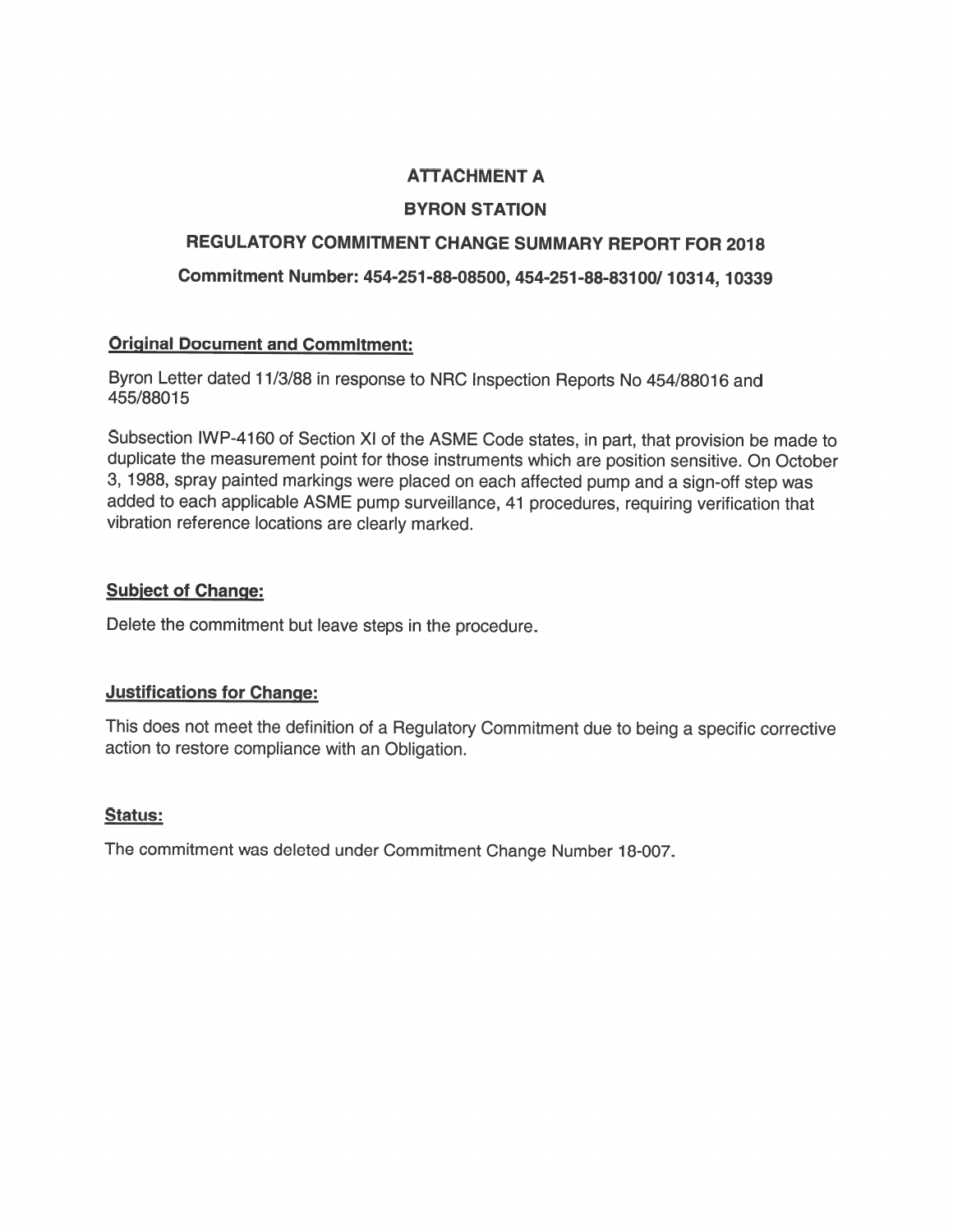# ATTACHMENT B

### BYRON STATION

### REGULATORY COMMITMENT CHANGE SUMMARY REPORT FOR 2018

### Commitment Number: 8400-01

### Original Document and Commitment:

This change refers to commitments made in response to NRC Generic Letter (GL) 93-04.

The Byron Station supplemental response to Generic Letter (GL) 93-04 is provided in an Attachment to the letter from D.J. Chrzanowski (Commonwealth Edison) to U. S. NRC, "Supplemental Response to GL 93-04, 'Rod Control System Failure and Withdrawal of Rod Control Cluster Assemblies," dated September 16, 1993. The attachment reads as follows:

"While the assessment indicates that the licensing basis is currently satisfied, Commonwealth Edison and the Westinghouse Owners Group believe that there are measures that can be taken by utilities to make compliance with GDC 25 more clear. Those recommended modifications include a combination of Rod Control System logic cabinet changes (current order timing adjustments) and a plant surveillance."

In the letter written by M.J. Vonk (Commonwealth Edison) to U.S. NRC, "ComEd Response to RAI regarding Generic Letter 93-04, "Rod Control System Failure and Withdrawal of Rod Cluster Assemblies," dated January 11, 1995, Byron Station committed to implementation of a current order timing modification prior to startup from its next refueling outage which begins after March 14, 1995 and performance of current order timing surveillance tests.

### Subject of Change:

This Commitment was changed to no longer be applicable to Byron Unit <sup>1</sup> due to installation of the Westinghouse Ovation Rod Control Logic Cabinet Digital Upgrade. The Commitment remains in effect for Unit 2.

### Justifications for Change:

As part of the Byron Unit <sup>1</sup> and 2 Westinghouse Ovation Rod Control Logic Cabinet Digital Upgrade, Westinghouse has updated and provided WNA-AR-00513-CCE. Section 6.2.2 within the document evaluates the applicability of WCAP-13864 to the Rod Control Logic Cabinet digital upgrade. Section 6.2.2 states the following:

"The failures identified in WCAP-13864, "Rod Control System Evaluation Program" that resulted in single rod withdrawal (when insertion was demanded) were caused by failures in the Supervisory Logic <sup>1</sup> Card in the Solid State RCS Logic Cabinet. These two signals provide direction pulses to the Slave Cycler Decoder cards to identify the direction for rod motion. The failure of these signals caused both IN and OUT directions to be enabled in the Slave Cycler Decoders. This, in turn caused both the IN and OUT timed current orders to be output together, and the low output state takes precedence over the high output state. This caused demands for full current to take precedence over demands for no/reduced current, resulting in corrupted current orders. The Digital Rod Control System (DRCS) logic cabinet upgrade implements these functions (selection of IN or OUT) in software in a redundant controller. Within the Logic Cabinet upgrade, the current profiles for IN and OUT motion are stored in tables in the software. There